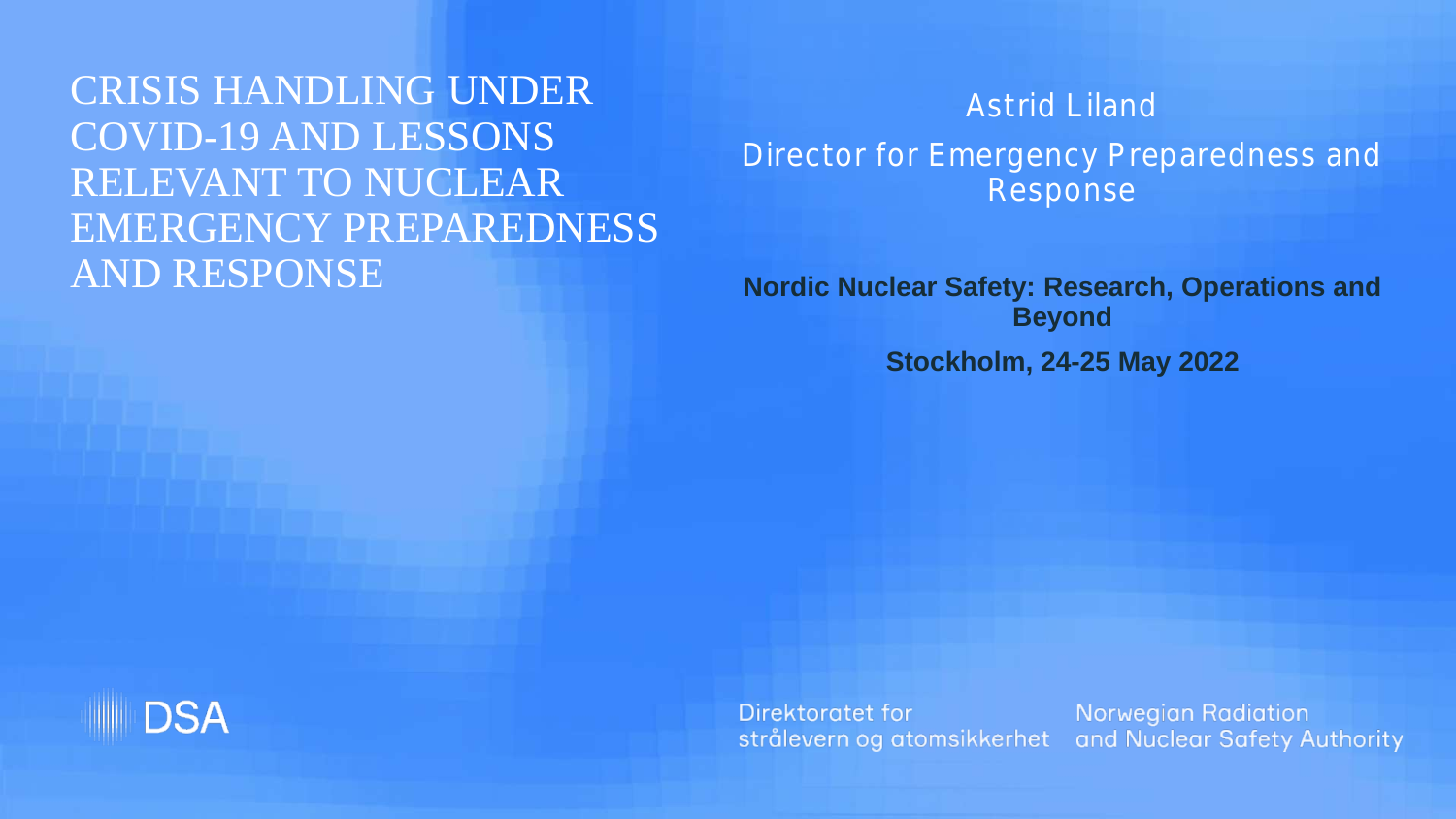#### The Covid-19 pandemic

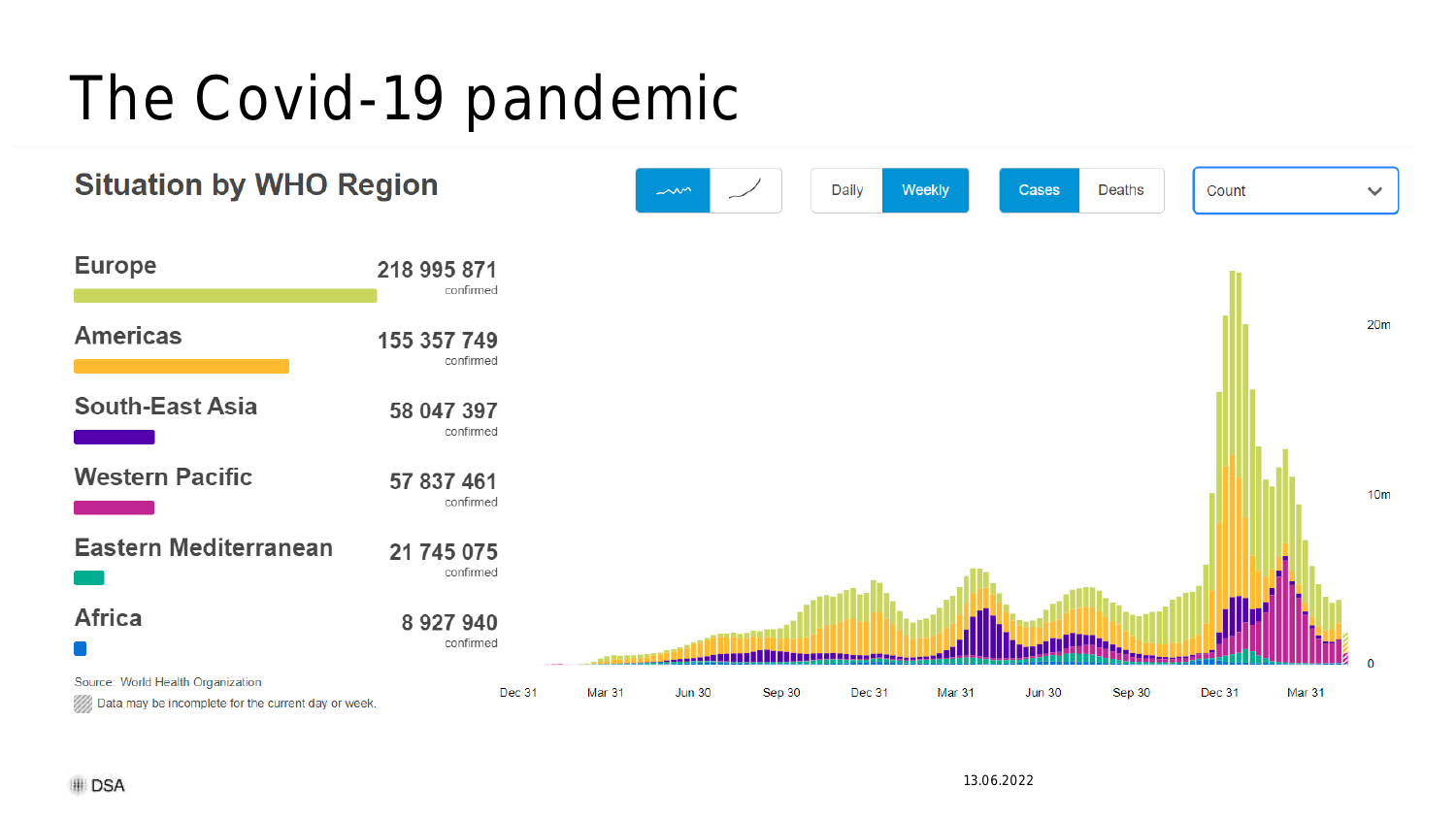### Norwegian White Papers on corona handling

#### **NOU** Norges offentlige utredninger 2021:6

#### Myndighetenes håndtering av koronapandemien

Rapport fra Koronakommisjonen



Illustration: B Sæthren/07 Media

#### **NOU** Norges offentlige utredninger 2022:5

#### Myndighetenes håndtering av koronapandemien – del 2

Rapport fra Koronakommisjonen



Drawing: S.S. Tenmann, 6 y Photo: Eirik Brekke/Bergens Tidende/NTB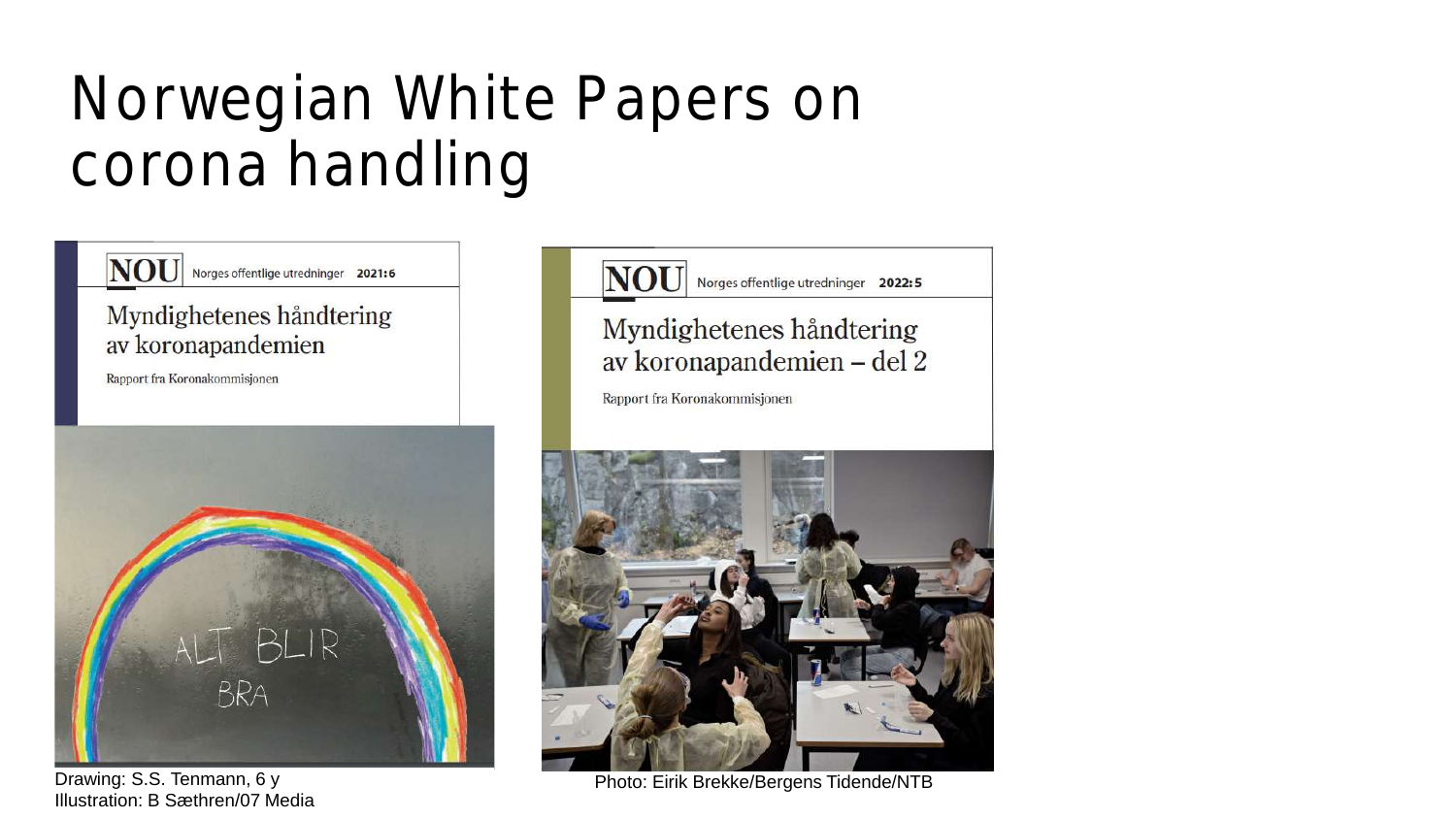# Chernobyl accident

 $\overline{a}$ 

13.06.2022

LIETUVA

ROMANIA

 $POLSK$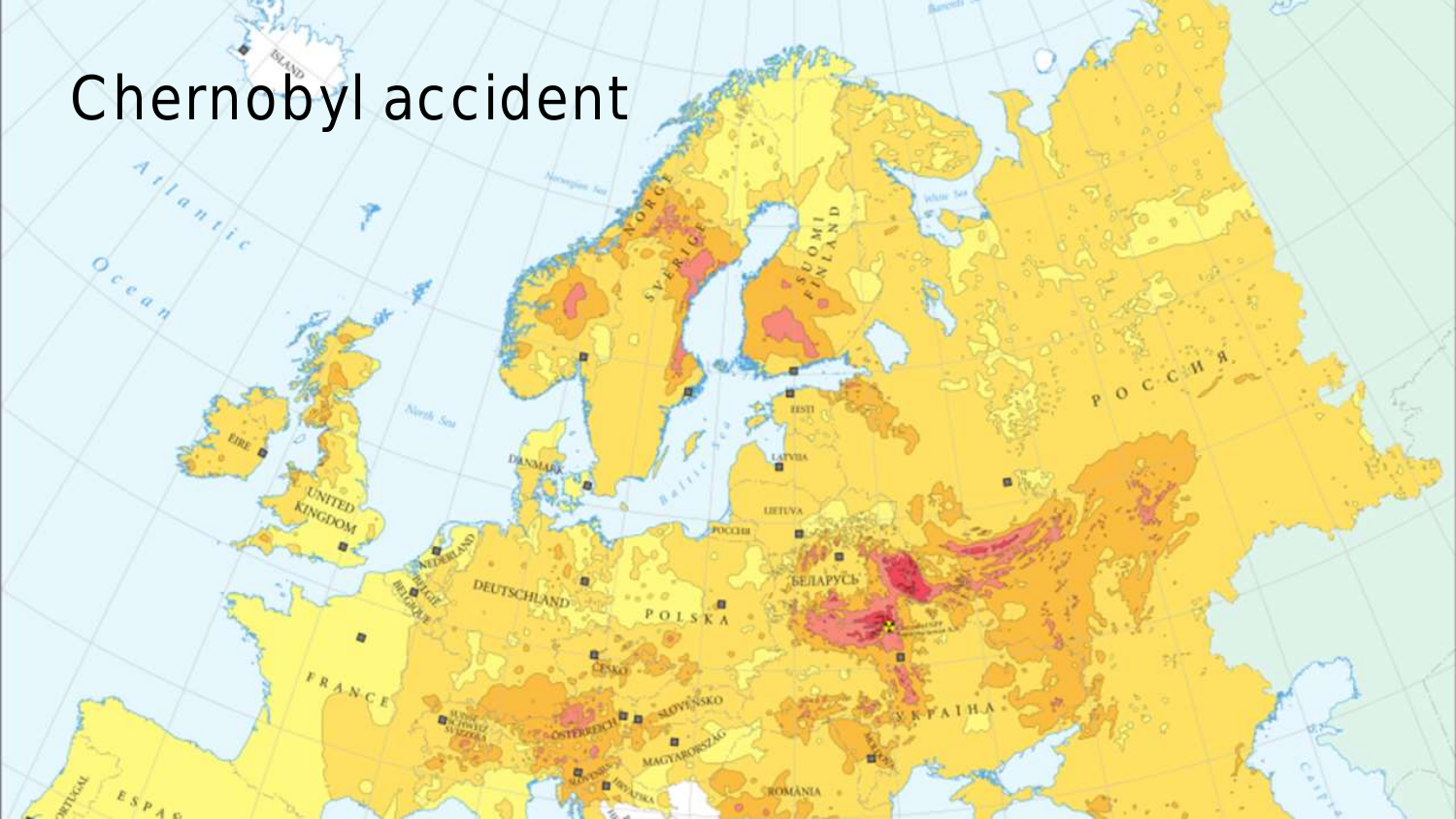### Norwegian White Papers on Chernobyl

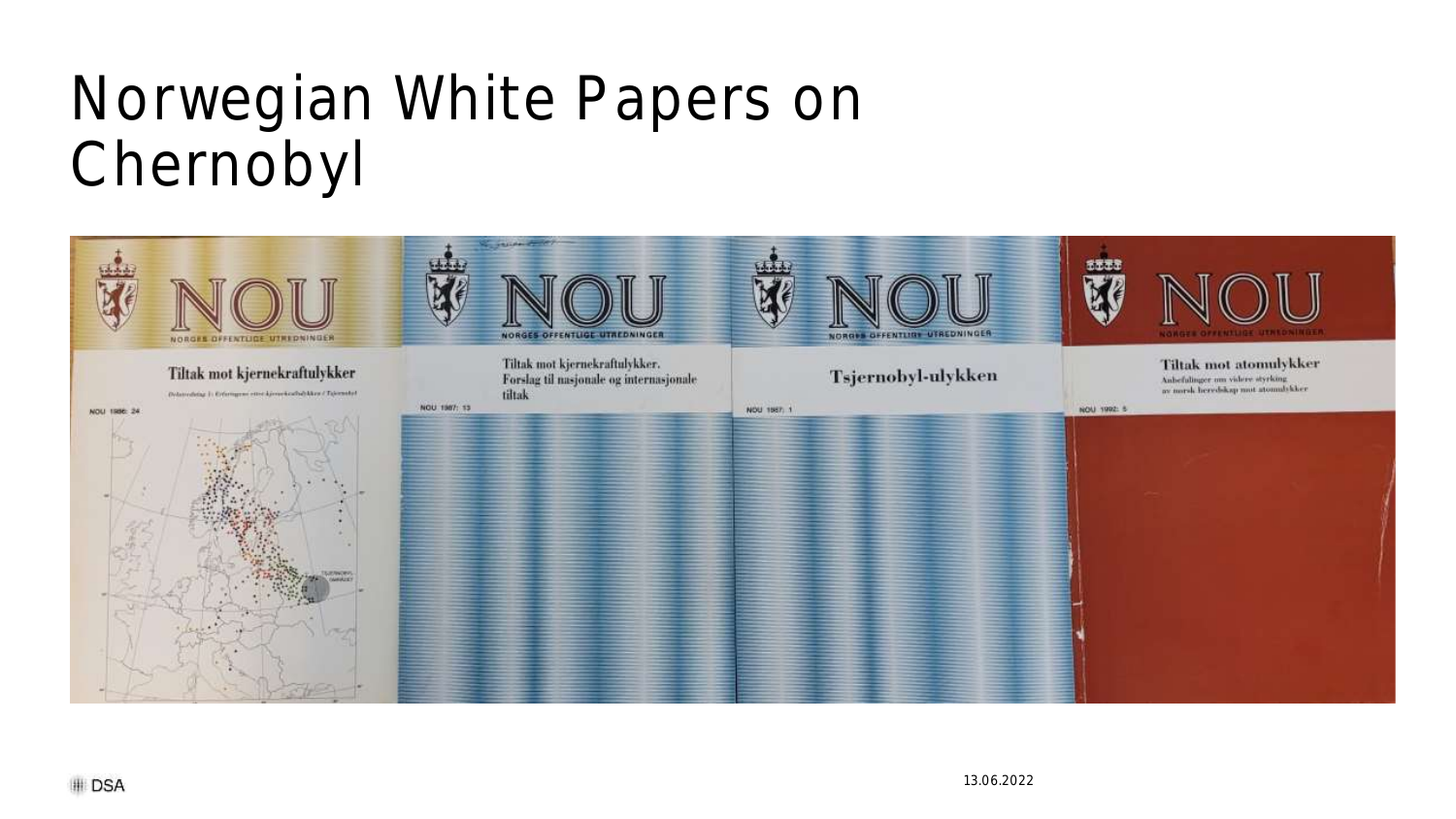#### Preparedness



#### **Consequences**

|              |                                                                                                                           |                                                                                       |                                                                                                                                                | Pandemic $-2019 \rightarrow$ |            |
|--------------|---------------------------------------------------------------------------------------------------------------------------|---------------------------------------------------------------------------------------|------------------------------------------------------------------------------------------------------------------------------------------------|------------------------------|------------|
|              | Jordskjelv i by.<br>Kvikkleireskred i by.<br>Atomulykke.                                                                  | Clay landslides - 2020                                                                |                                                                                                                                                | Pandemi                      |            |
|              | Nuclear accident - ????                                                                                                   |                                                                                       |                                                                                                                                                |                              |            |
|              | Fiellskred i Åknes.<br>Langvarig strøm-<br>rasjonering.<br>Olje- og gassutblåsning.<br>Gassutslipp fra<br>industrianlegg. | Skipskollisjon på<br>Vestlandskysten.                                                 |                                                                                                                                                | Legemiddelmangel.            |            |
| Konsekvenser |                                                                                                                           | Langvarig vulkan-<br>utbrudd.<br>Flom i Lågen og<br>Glomma.<br>Brann i oljehavn i by. | Storm i indre Oslofjord.<br>Solstorm.                                                                                                          |                              |            |
|              |                                                                                                                           |                                                                                       | Sykdomsutbrudd<br>med antibiotika-<br>resistente bakterier.<br>Tre samtidige<br>skogbranner.<br>Brann i undersjøisk tunnel.<br>Matbåren smitte | Regnflom i by                |            |
|              |                                                                                                                           | Global svikt i<br>produksjonen av korn.                                               |                                                                                                                                                |                              |            |
|              | Sannsynlighet                                                                                                             |                                                                                       |                                                                                                                                                |                              | Probabilit |

FIGUR 14. Risikomatrise med de 21 utilsiktede hendelsene i AKS. Tilsiktede hendelser er utelatt i matrisen. Hendelser i samme rute har omtrent lik risiko.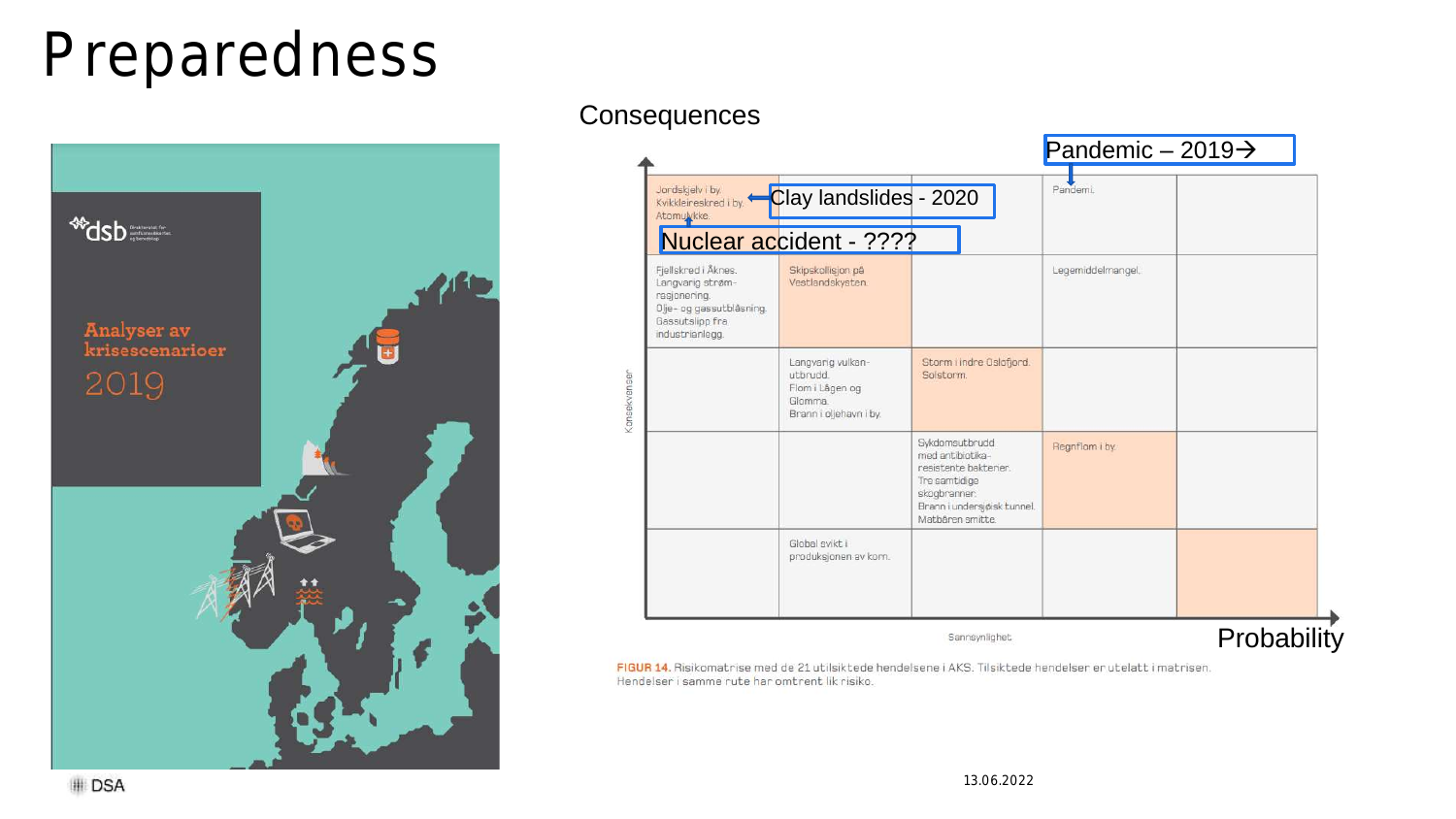#### Preparedness



#### **Consequences**



FIGUR 14. Risikomatrise med de 21 utilsiktede hendelsene i AKS. Tilsiktede hendelser er utelatt i matrisen. Hendelser i samme rute har omtrent lik risiko.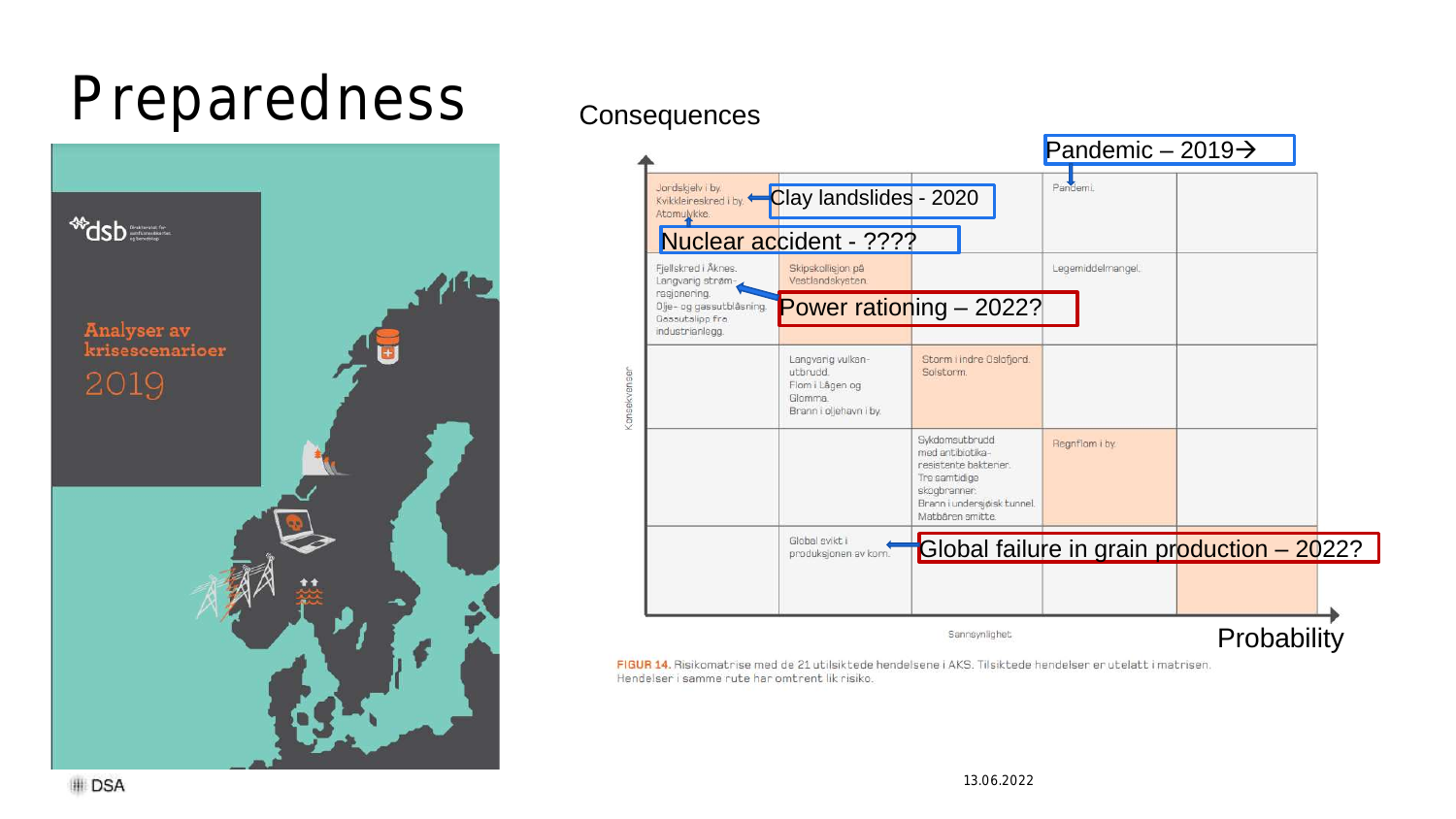#### Preparedness - for the right scenarios? **The Barents Observer** ÷





Russian nuclear submarine lost propulsion in Danish waters, sails submerged outside Norway now





Floating NPP - Akademik Lomonosov (Photo: DSA)



Illustration: The Norwegian Armed Forces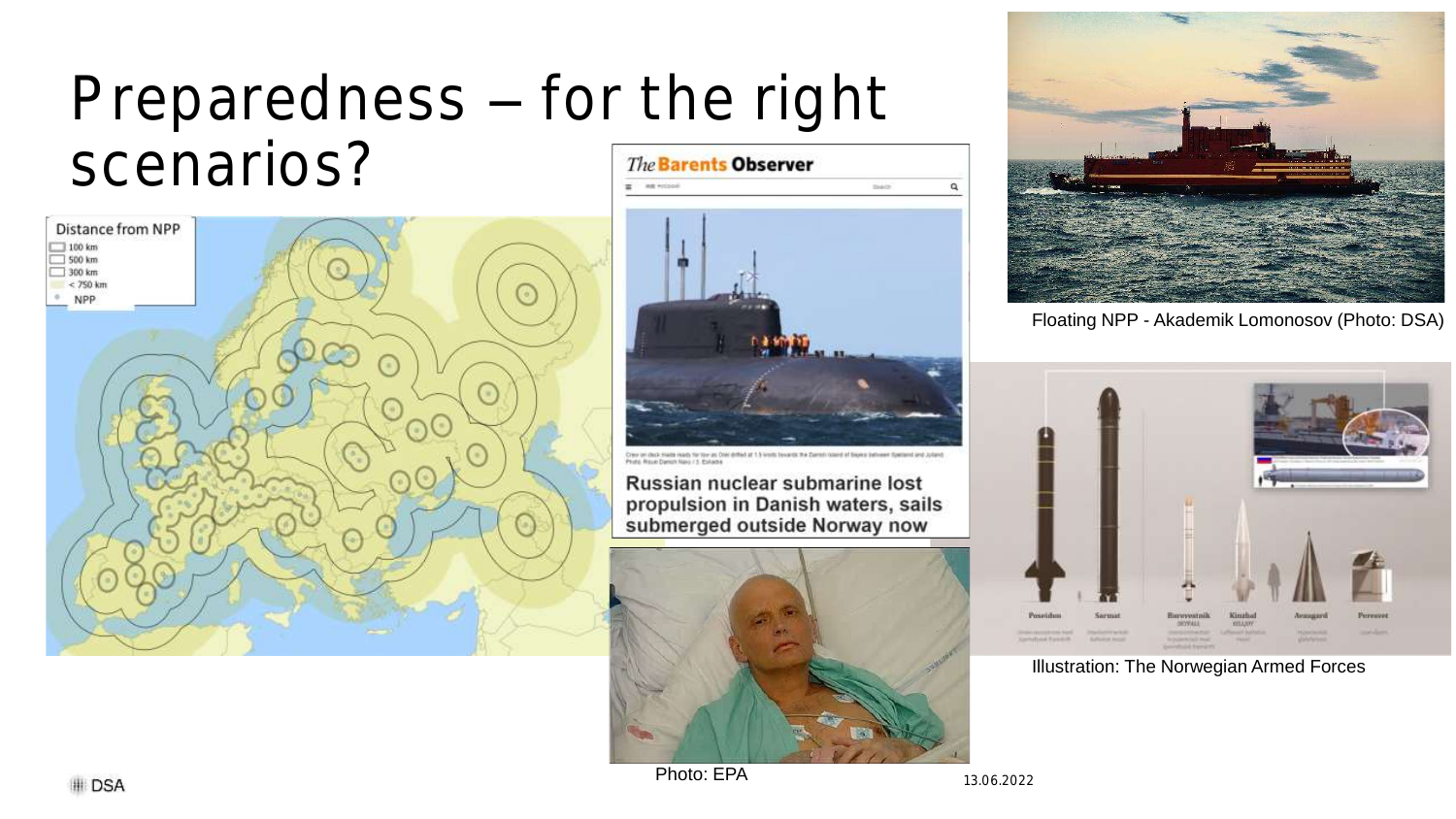### And now Ukraine

- $\rightarrow$  Risk at NPPs
- → Loss of control over R/N sources
- → Migration
- → Grain and fertilizer shortage
- $\rightarrow$  Production and logistical shortages
- → Nuclear weapons?



Maps / images credit: British Ministry of Defence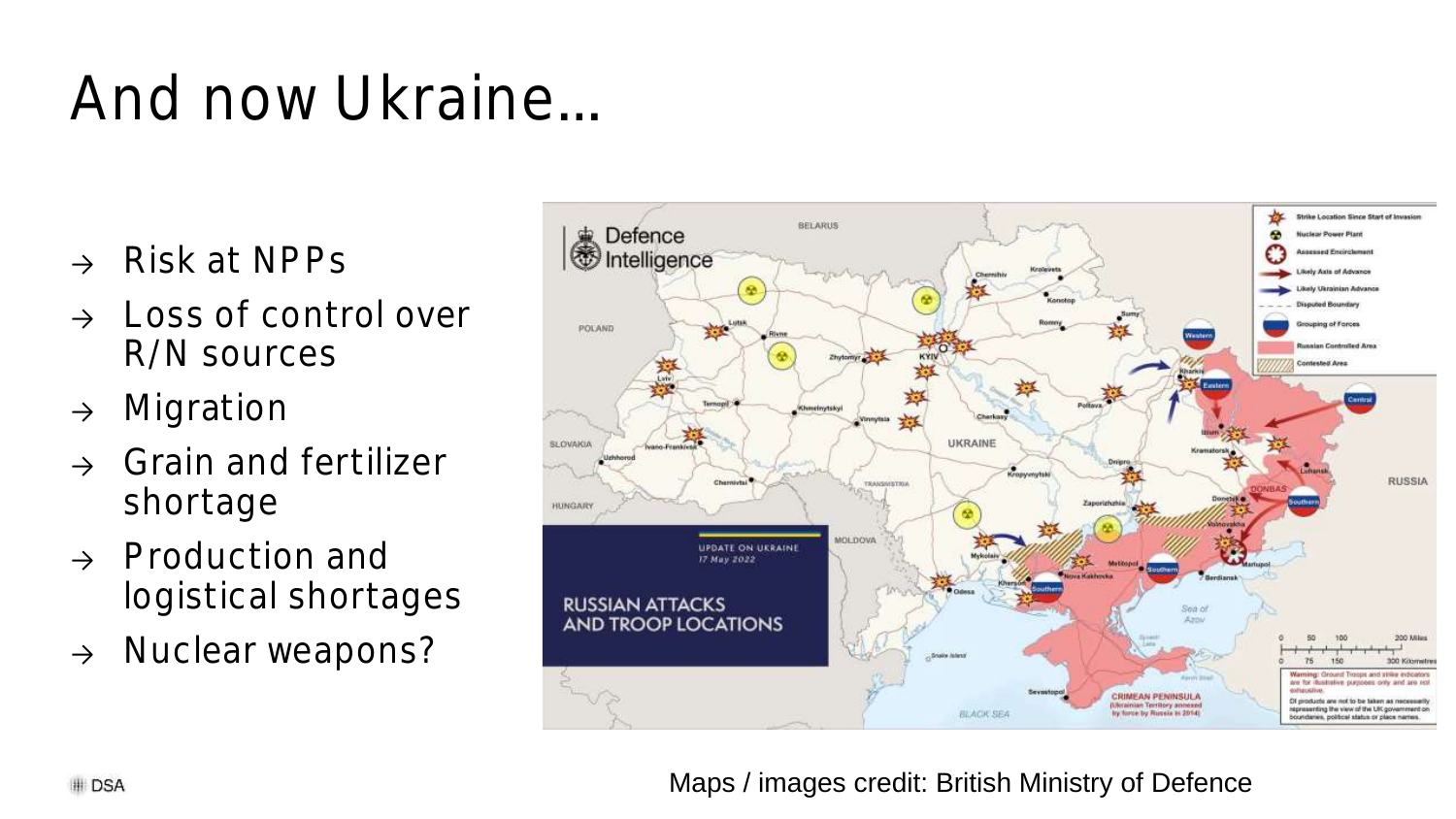### Preparedness for pandemic shortcomings

- $\rightarrow$  EPR plans not suffiently elaborated for a pandemic
- → No national pandemic exercises
- → No established EPR system for assessment of the societal consequences as a whole
- → Lack of emergency stockpiles for protective equipment and drugs
- Too few intensive care units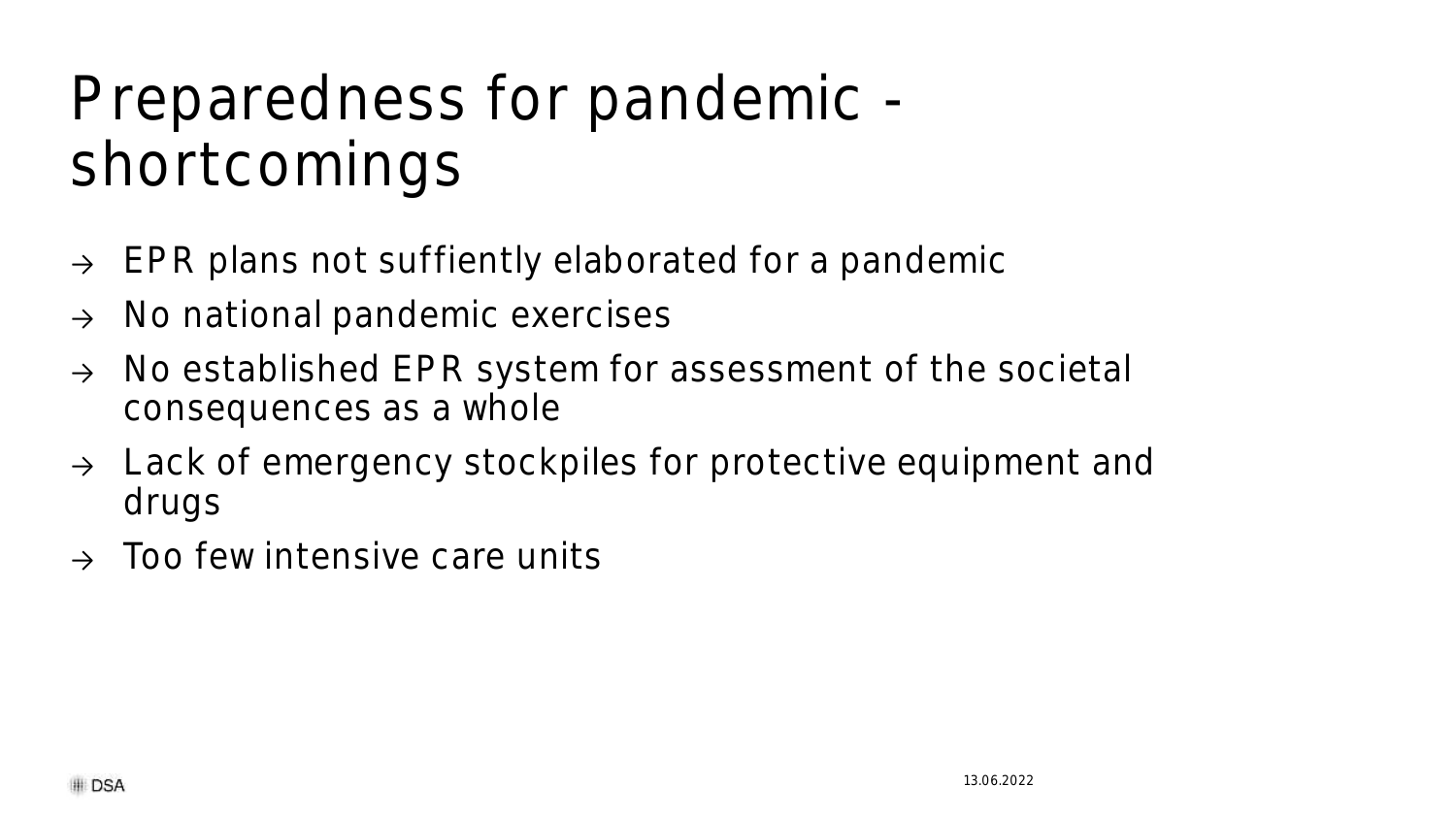### National level management shortcomings

- Too slow to take actions
- $\rightarrow$  Not able to foresee the development of the crisis
- Public restrictions and advice elaborated in haste and subject to constant changes
- $\rightarrow$  The Norwegian government was involved in too many decisions, from the strategic, important ones to smaller, more circumscribed ones
- → The established system for crisis management was not fully used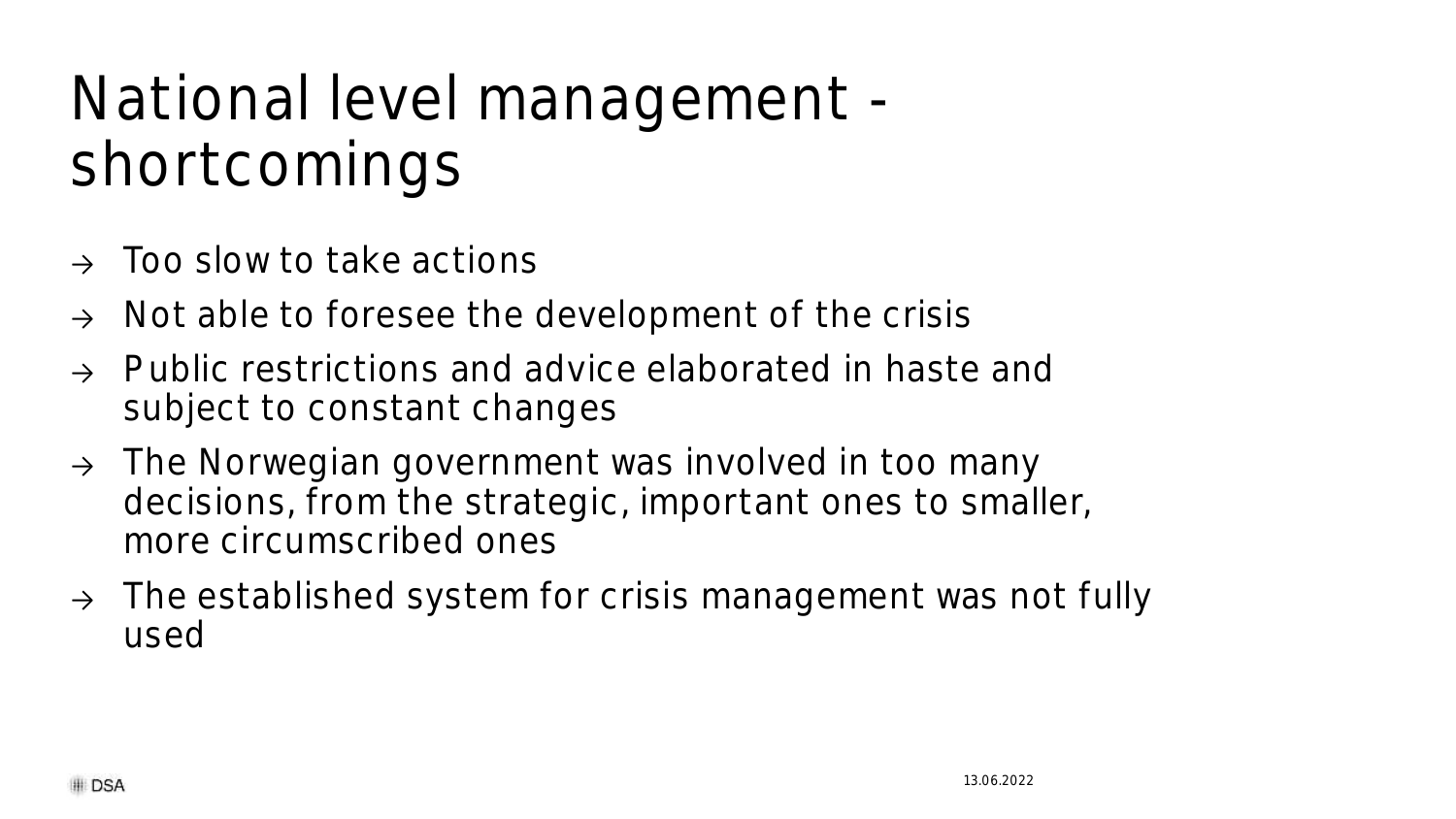### Information and communication

- $\rightarrow$  Targeted, direct, open and honest
- $\rightarrow$  The information to certain immigrant groups was not sufficient
- $\rightarrow$  The information to municipality doctors, border police, school owners etc. was imprecise and came too late for them to prepare adequately
- $\rightarrow$  Fake news and conspiracies





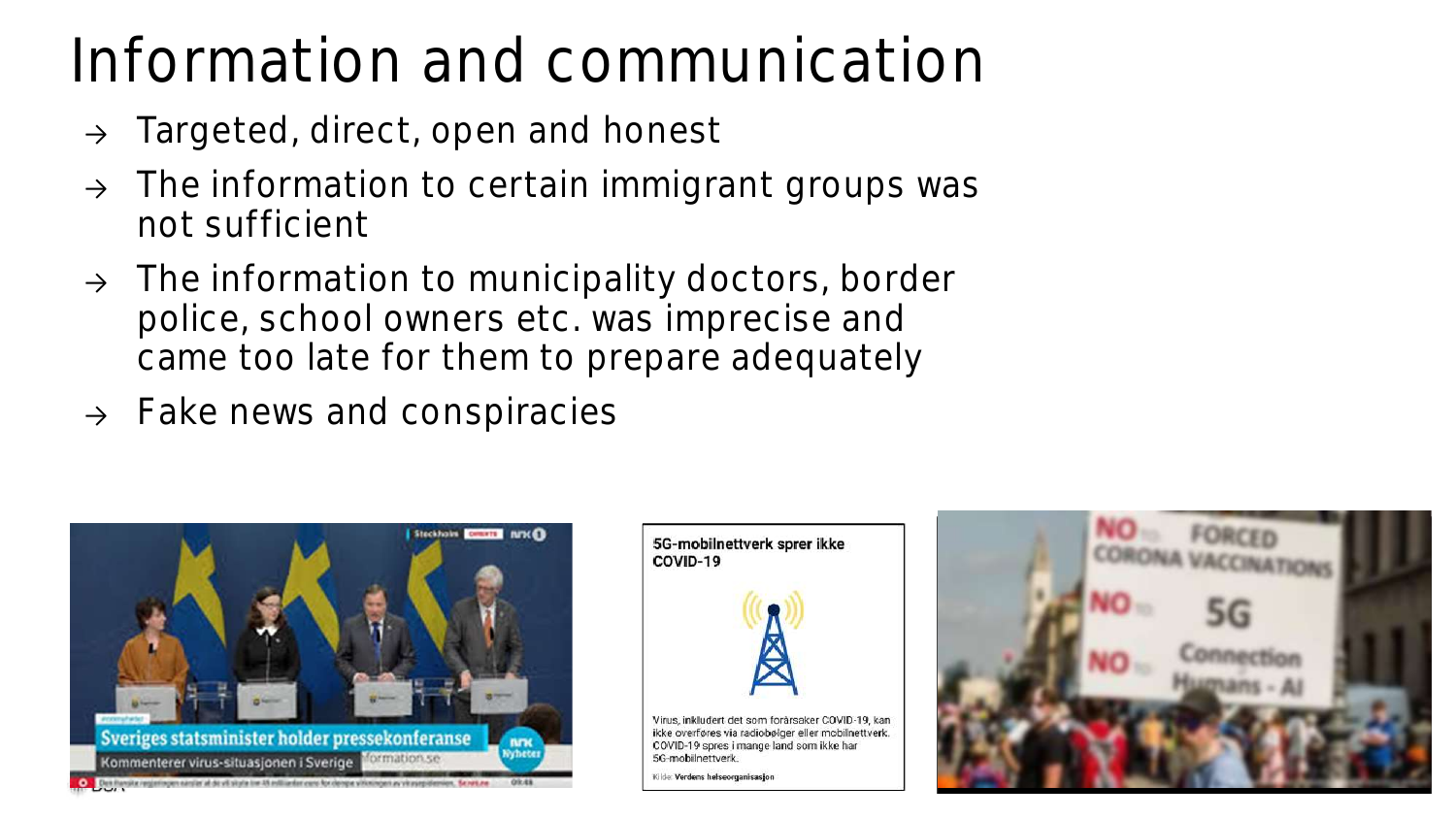### Protective actions - shortcomings

- → Not sufficiently pre-planned
- → Many changes and differences between national and regional/local restrictions and advice
- → Knock-on effects on other sectors not foreseen
- $\rightarrow$  Large economic impact, need to develop compensation schemes
- → Highest negative impact on children and other vulnerable groups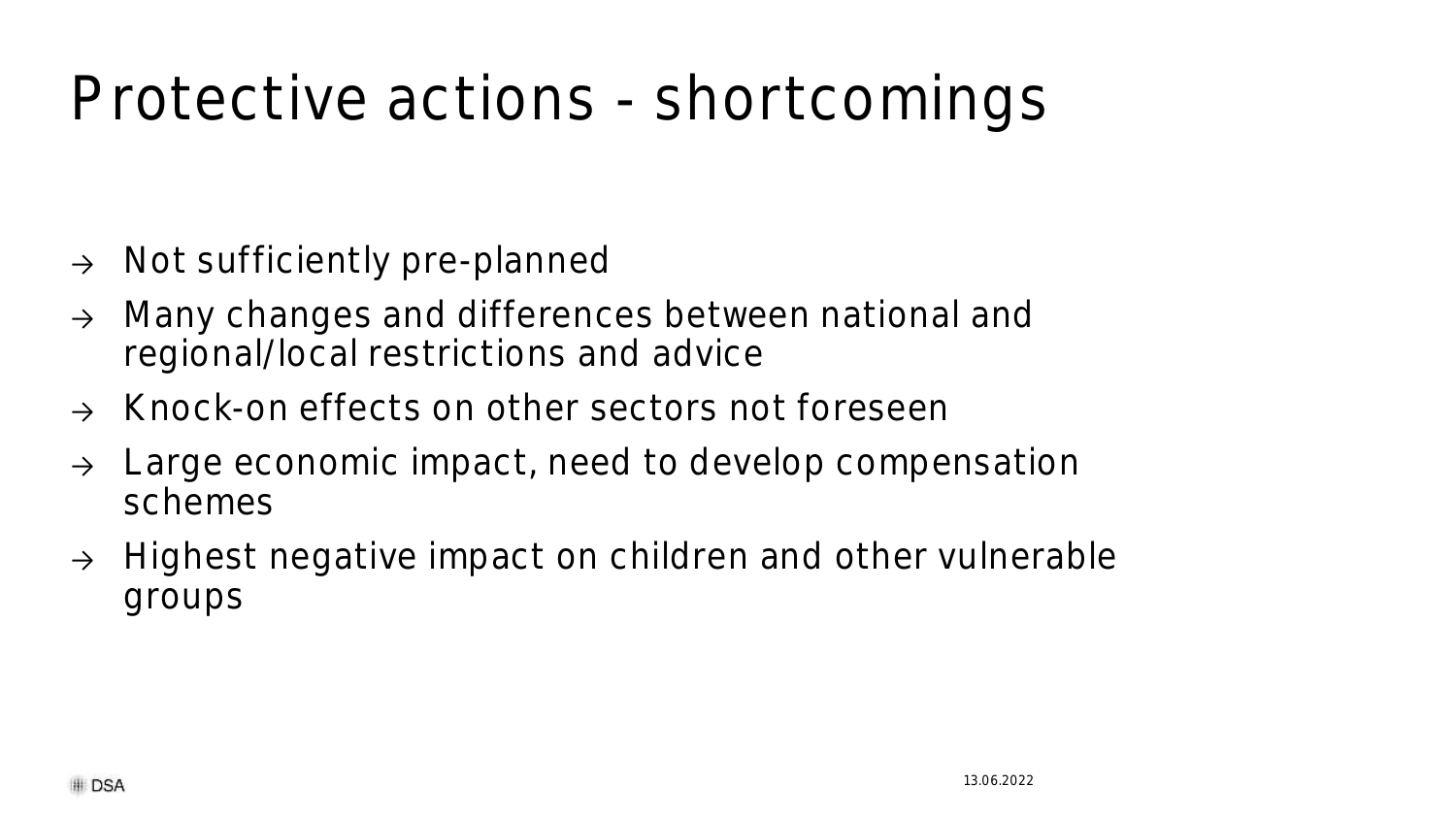### Protective actions cont'd

- → Information in many languages needed
- $\rightarrow$  The public largely followed the restrictions and advice – high trust probably a significant reason

#### Journal of CONTINGENCIES AND **CRISIS MANAGEMENT**

ORIGINAL ARTICLE **a** Open Access **c** (i) S

How would citizens react to official advice in a nuclear emergency? Insights from research in three European countries

Catrinel Turcanu X, Roser Sala, Tanja Perko, Bieke Abelshausen, Christian Oltra, Yevgeniya Tomkiv, Deborah Oughton, Astrid Liland, Nadja Zeleznik

First published: 03 October 2020 | https://doi.org/10.1111/1468-5973.12327

#### Jodtabletter ved atomulykker

Er du under 40 år, gravid, ammende eller har barn som bor hiemme? Da anbefaler vi deg å ha jodtabletter hjemme. Tablettene kan gi beskyttelse mot radioaktivt jod ved atomulykker, og skal bare tas etter råd fra myndighetene.

#### Informasjon på flere språk

- · Nordsamisk: Juddatableahtat atomalihkohisvuodaid oktavuodas
- · Sørsamisk: Jodtabledth atovmeovlahkojne
- · Lulesamisk: Jodtablehta atomsårme diehti
- Engelsk: Taking iodine tablets in the event of a nuclear accident
- Russisk: Таблетки йода при ядерных авариях
- · Polsk: Tabletki z joden w przypadkuawarii jądrowych
- · Litauisk: Jodo tabletės branduolinės nelaimės atveju
- · Latvisk: Joda tabletes kodolavārijas gadījumā
- · Estisk: Jooditabletid tuumaõnnetuste korral
- أقراص اليود في حالة حصول حوائث تووية Arabisk:
- فیرکلئیر حائلت کی سورت میں اپرٹین کی گراپان :Urdu •
- · Tyrkisk: Nükleer kazalarda iyot tablet kullanımı
- · Vietnamesisk: Viên iodine trong trường hợp có tai năn hat nhân
- Tamil: உட்கரு விபத்துகளின் நிகழ்விற்கான அயோடின் மாத்திரைகள்
- · Somalisk: Cunista kaniiniyada iodine haddii uu dhaco shil hubka nukleerka ah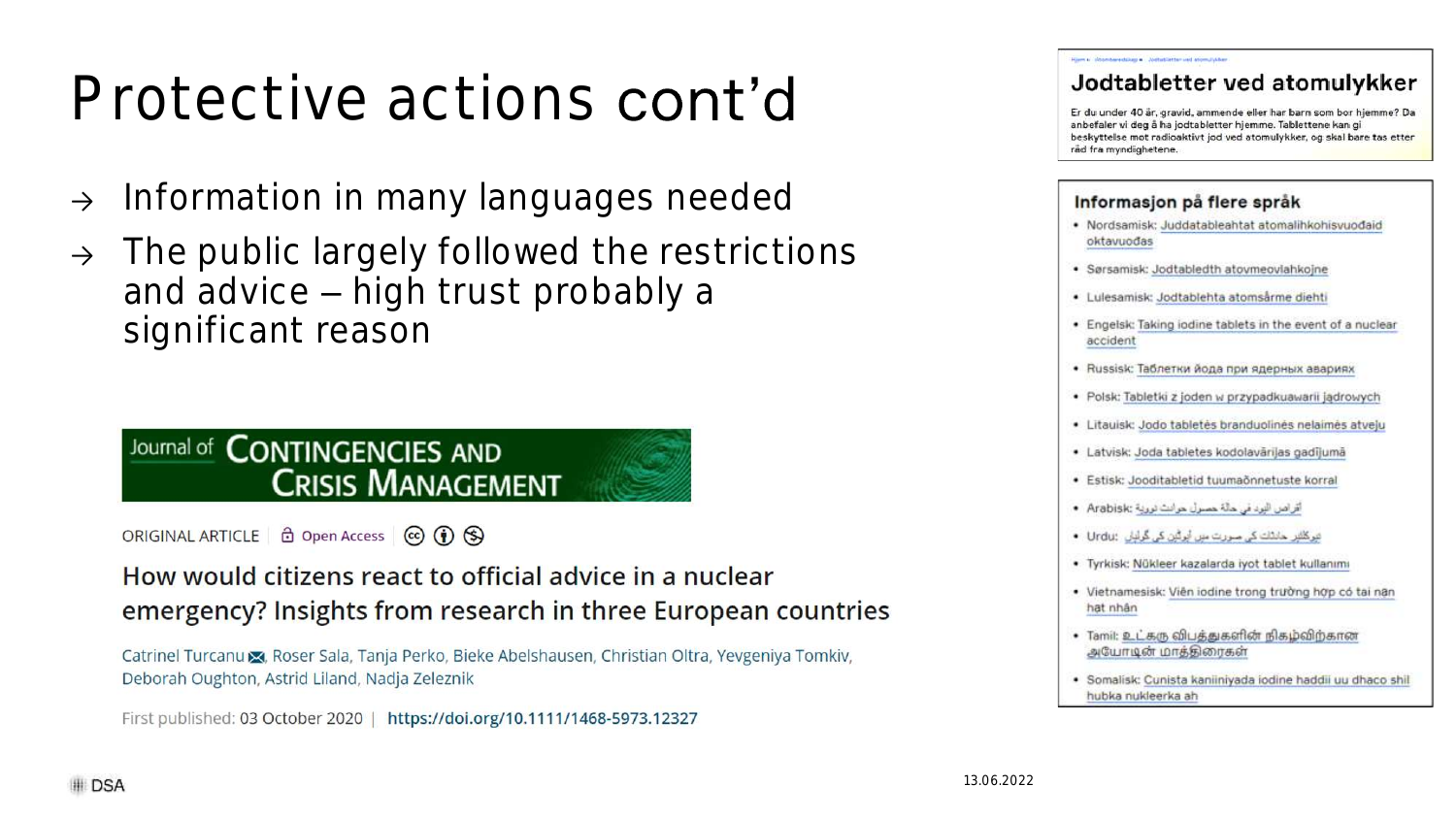# Emergency stockpiles

- → Prior to Covid-19: no need to stockpile, we can buy from the global market
- → Challenges:
	- → Few producers of vital raw material or essential components
	- $\rightarrow$  All countries in need at the same time
	- → Restrictions on travels
	- → Export restrictions
	- → Geo-political disturbances and war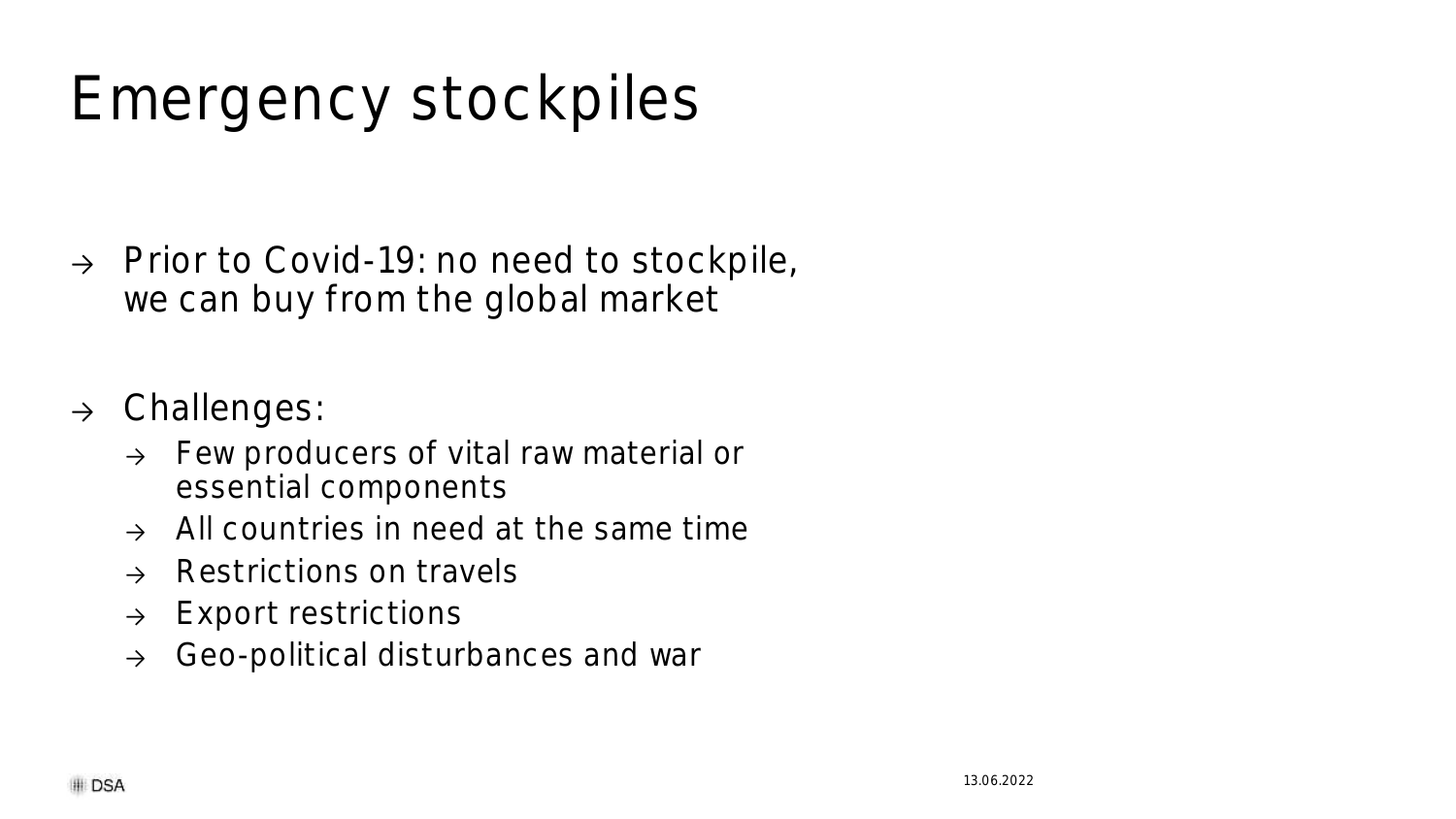# For RN emergencies

- → Personal Protective Equipment
- → Instrumentation
- → Dosimeters
- → Antidotes
- → K fertiliser
- → Prussian blue
- → Clean fodder
- → Imported food

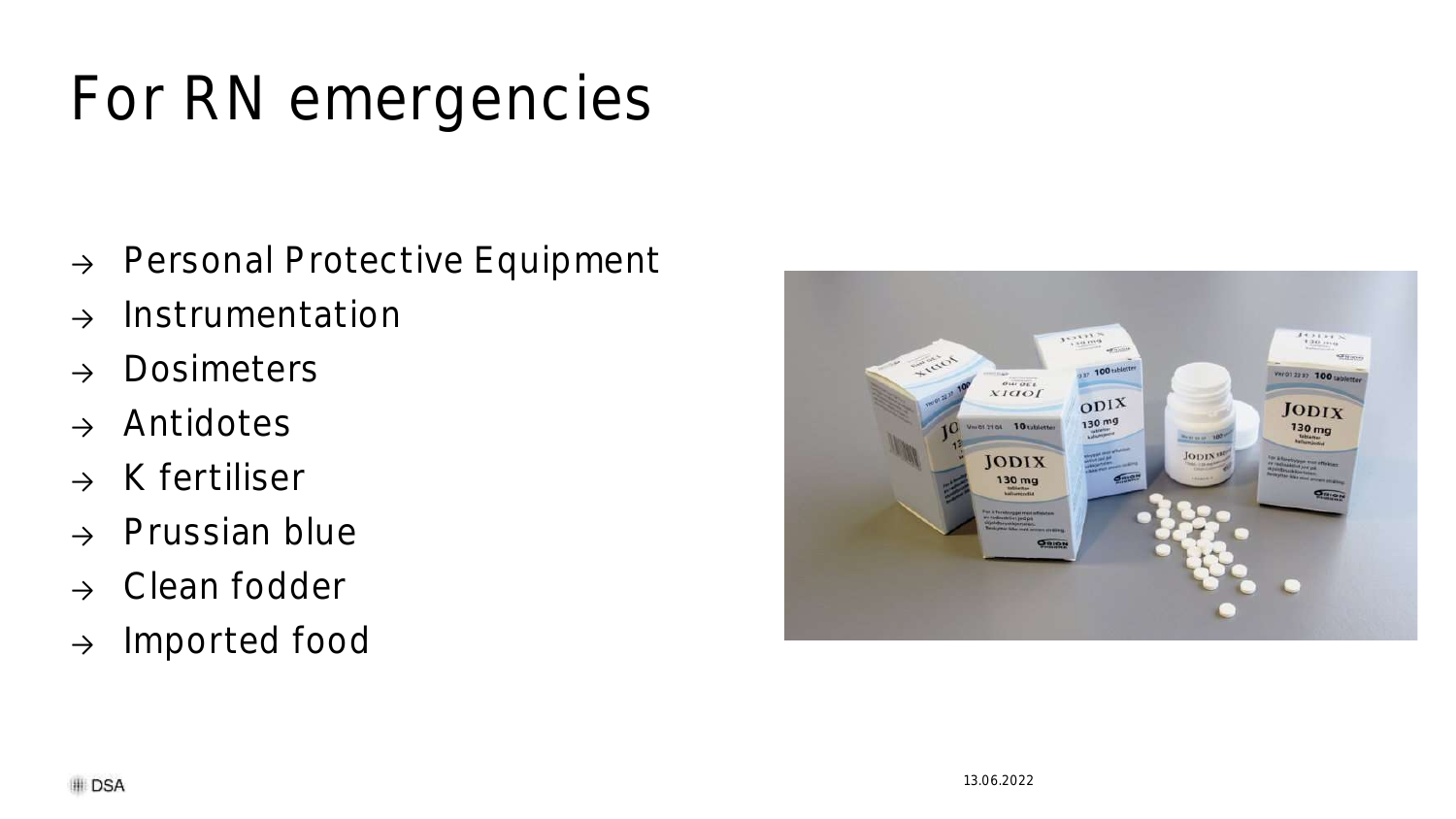### Positive lessons learned from Covid-19

- → Overall, a good handling by authorities and the public low mortality rates, less restrictive infection control regimes and smallest declines in economic activity
- → Many people did an extraordinary effort, at all levels
- $\rightarrow$  High trust between people and towards the authorities  $$ high rate of vaccination
- → Social model (solid, well-structured economy, a public welfare system and an organised working life) was an advantage
- → Well-developed health and care services and the generally high competence level of its public sector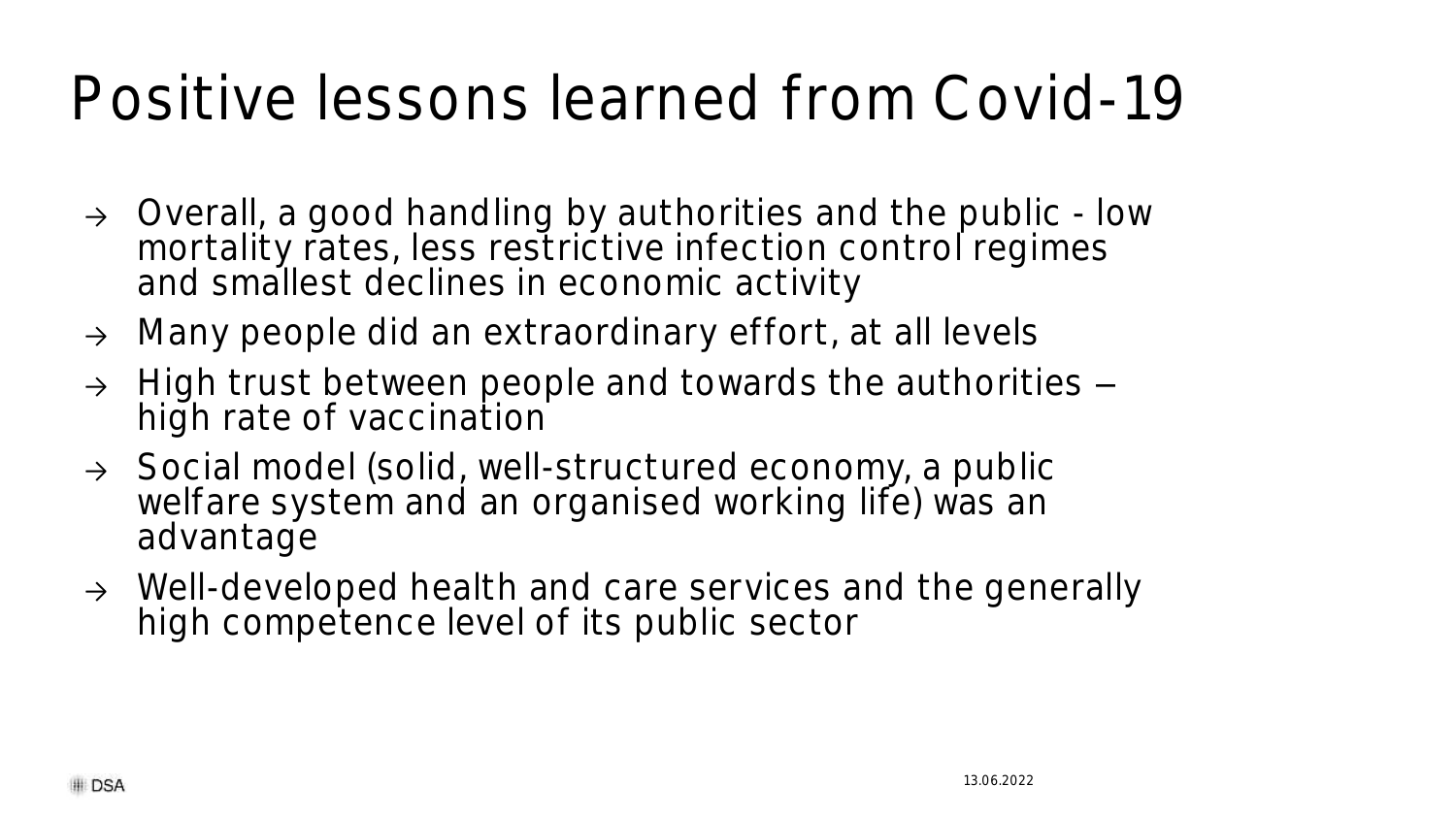- $\rightarrow$  The Government has been both visible and active:
	- → Results were usually best when the authorities employed established work processes
	- → Cooperation, flexibility, adaptability and readiness to act were crucial to achieving positive results
	- → When public communication was targeted, direct, open and honest, it tended to achieve the desired behavioural changes and preserve public trust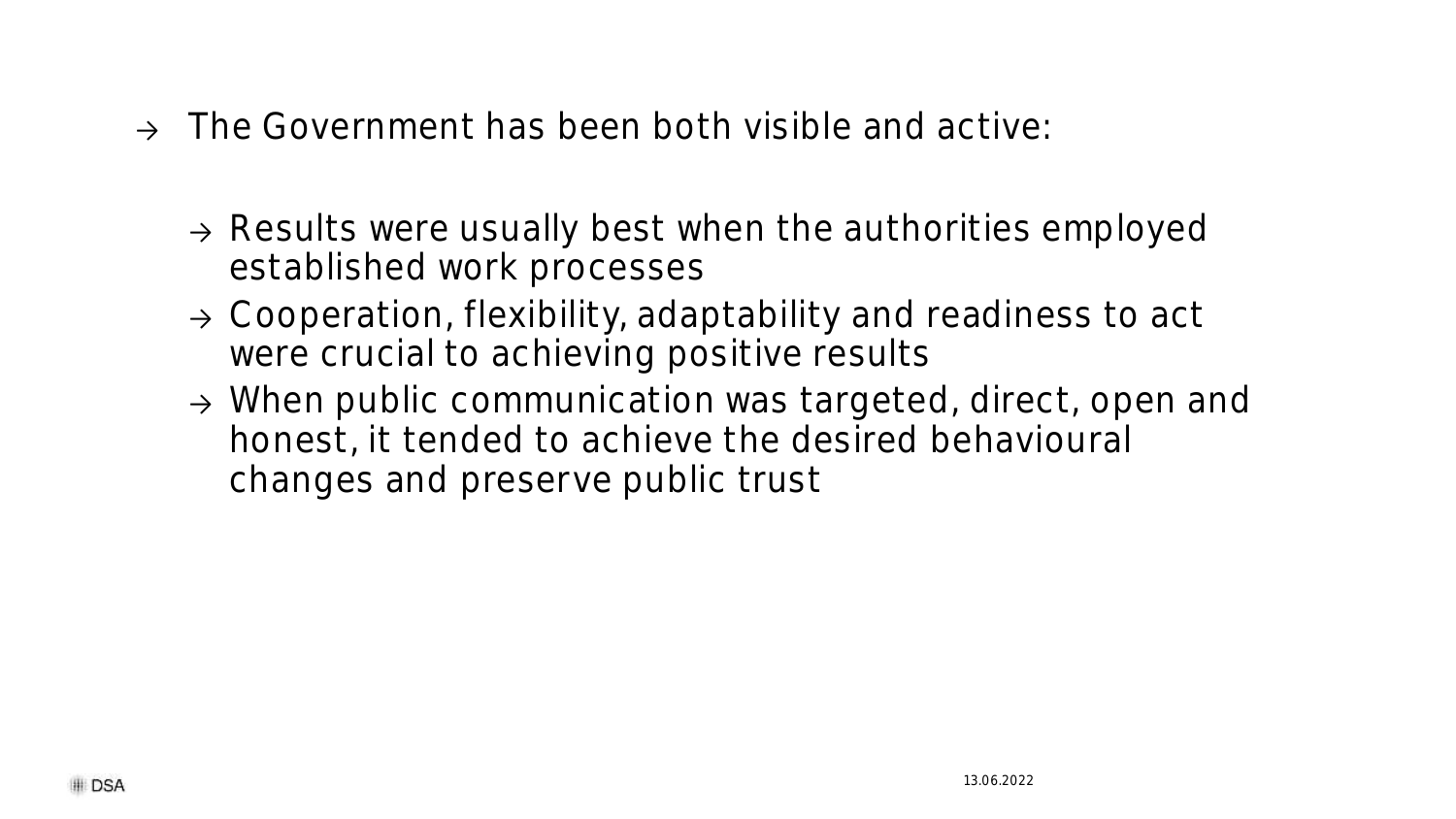# Concluding words

- $\rightarrow$  Planning is key
- → Dare to investigate worst case scenarios
- → Plan for combined emergencies
- → Revisit your EPR plans and organisation are adjustments needed?
- → Need for equipment upgrade?
- $\rightarrow$  Share your competence
- → Learn from the past and from R&D
- → Explore all media channels to reach out with your message
- → Target information to the public, in several languages
- → Arrange, invite and participate in EPR exercises, both national and Nordic/international

#### **MASS MEDIA COMMUNICATION OF EMERGENCY ISSUES AND COUNTERMEASURES IN A NUCLEAR ACCIDENT: FUKUSHIMA REPORTING IN EUROPEAN NEWSPAPERS**

Eduardo Gallego  $\blacksquare$ , Marie Claire Cantone, Deborah H. Oughton, Tanja Perko, Iztok Prezelj, Yevgeniya Tomkiv

Radiation Protection Dosimetry, Volume 173, Issue 1-3, April 2017, Pages 163-169, https://doi.org/10.1093/rpd/ncw334